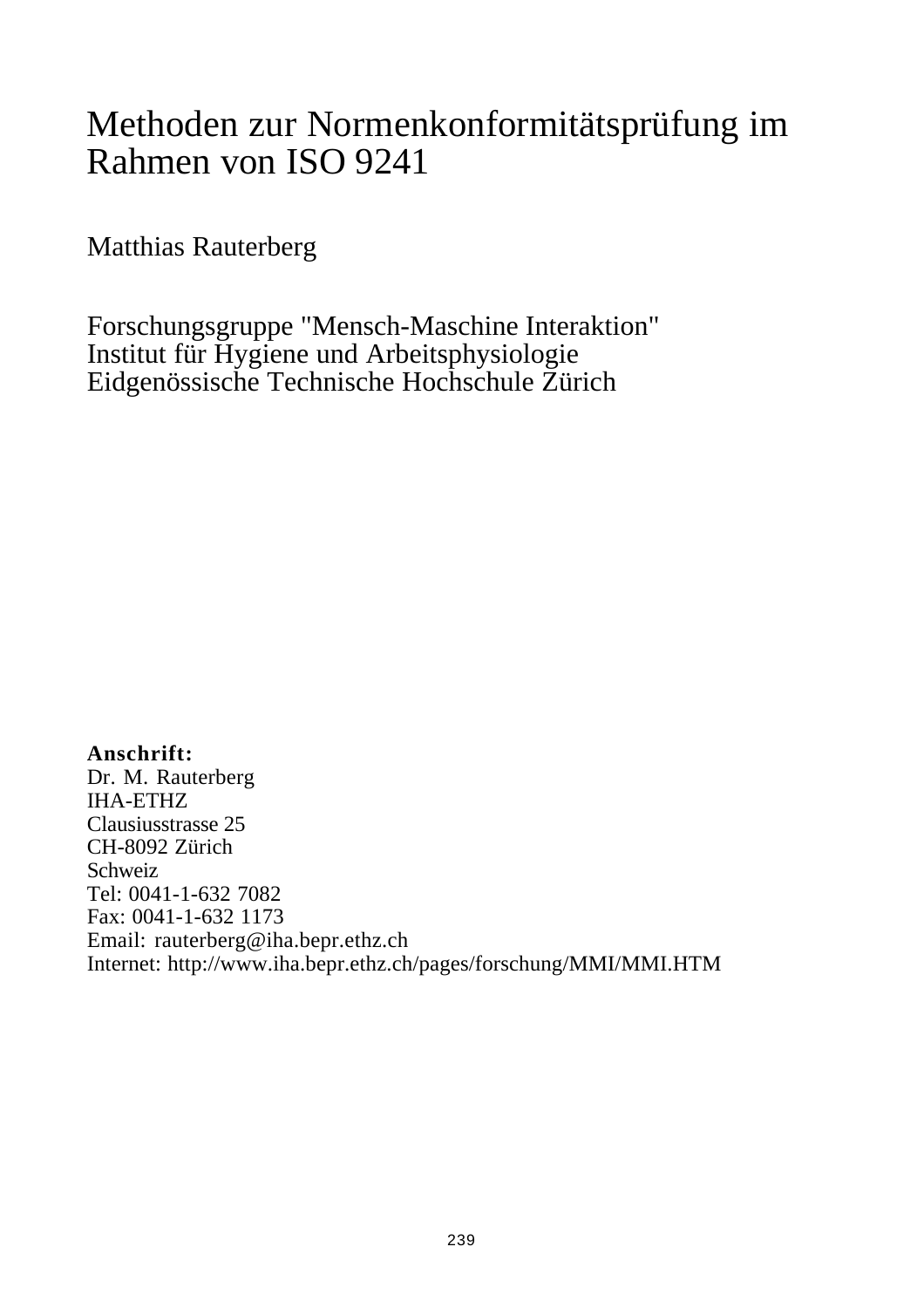## Usability Methods

Usability inspection is the name of a set of highly cost-effective methods for finding usability problems and improving the usability of a user interface design by inspection.

Topics to be covered include...

- **Definition of usability inspection,**
- **the heuristic evaluation method,**
- **other inspection methods.**
- **Relation between usability inspection methods and user testing.**
- **Severity of usability problems found by usability inspection.**
- **Cost-benefit chrarcteristics of usability inspection methods.**
- **Positioning inspection in the usability engineering lifecycle.**

## Evaluation

Assessing the usability of an existing design

- **finding usability problems (to fix them)**
- **formative evaluation: improve interface, find good/bad parts**
- **summative evaluation: are goals met?**

Only one part of the usability engineering lifecycle (task analysis, goal setting, design, prototyping, iteration, field studies, etc.)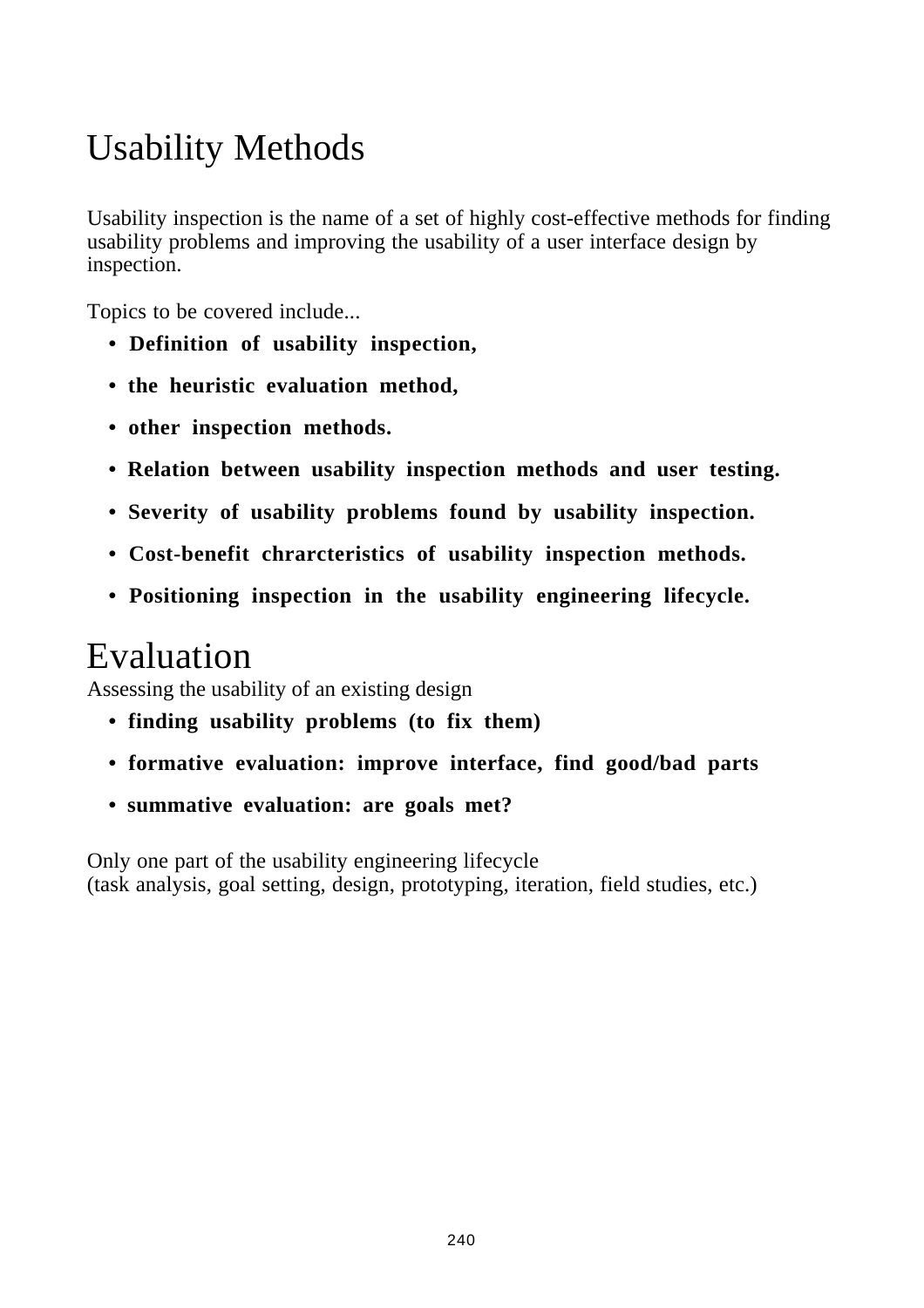### Inspection methods

### **• pluralistic walkthrough [Bias 1991]**

- define a scenario (linear path through interface)
- get users, designers/developers, usability specialists in one room
- show user interface one screen at a time (e.g., overheads)
- have participants write down problems before discussion
- discuss the screen (let users speak first)

{may use designer/developer as 'living manual' for early help}

### **• standards inspection [Wixon, Jones, Tse & Casaday 1994]**

– have a standard expert inspect interface for compliance

{may cover most of standards without much task knowledge}

#### **• consistency inspection [Wixon, Jones, Tse & Casaday 1994]**

– team of designers/developers (one from each project) inspects a set of interfaces

for more than one system/application, one at a time

### **• feature inspection [Bell 1992]**

- imagine typical user task
- list sequence of features used to accomplish the task
- check for long sequences, cumbersome steps, additional knowledge, etc.

### **• cognitive walkthrough [Polson, Lewis, Rieman & Wharton 1992]**

- imagine typical user task
- use the system to perform the task, 'defining' the correct solution sequence
- hand-simulate user's problem solving process at each step
- check if user's goal/memory leads to the defined solution sequence
- **quantitative metrics [Rauterberg 1994]**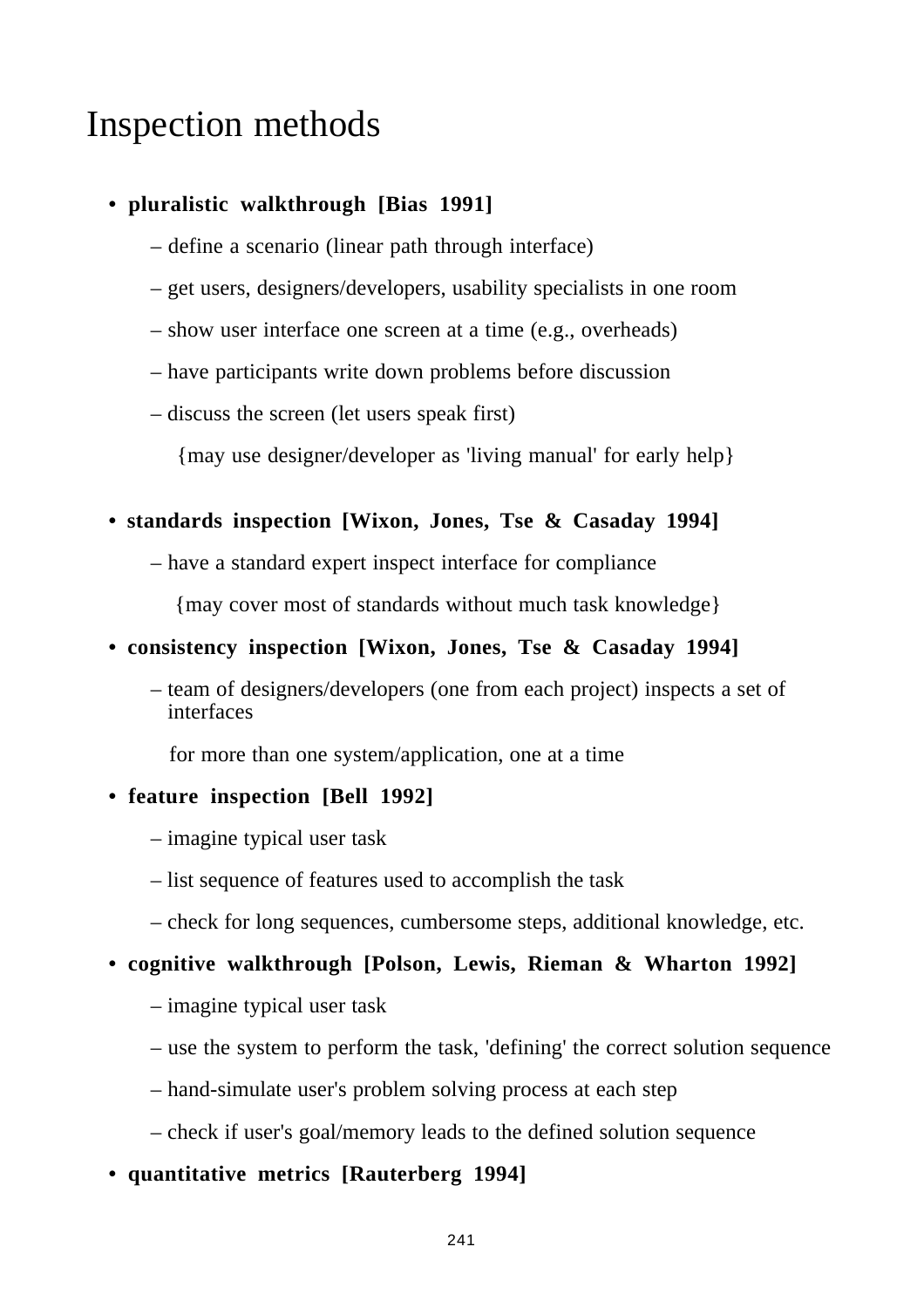## Evaluation methods

### **• highly informal evaluation: heuristic evaluation**

Look at interface and make lists of its problems [Nielsen and Molich 1990]:

– according to checklist of established usability heuristics

– may also apply any additional usability knowledge

Two or more passes through interface:

– inspect flow of interface

– inspect each screen (dialog box, system message, etc.), one at a time

Typical session length: 1–2 hours.

May use observer to help evaluator and note problems mentioned. Afterwards: aggregate lists of problems from multiple evaluators

### **• informal evaluation: usability inspection**

Goals to be met in a somewhat systematic way:

– generate list of usability problems (main goal)

- contribute to building design rationale (artifact inspection)
- provide feedback in design courses [Nielsen et al. 1992]
- evolve a parallel design [Nielsen 1993]

Tools support for inspection:

- mostly none
- online forms for cognitive walkthroughs [Lewis et al. 1992]
- online/hypertext guidelines/standards documents

– CSCW tools for team heuristic evaluations

(show panel to be discussed for annotation/drawing/pointing)

**• structured evaluation: usability tests**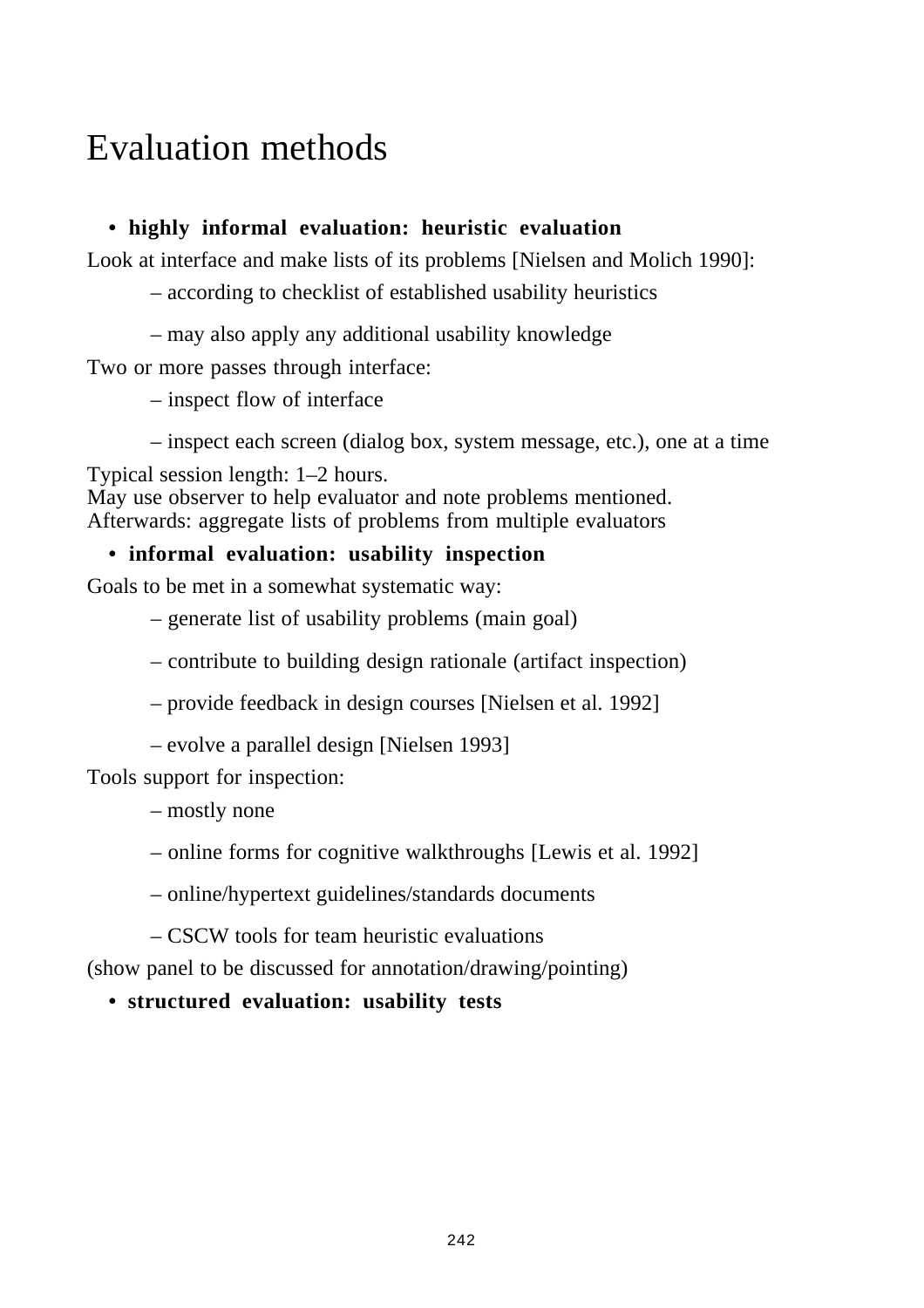### **Frage:**

## Gibt es Methoden zur Normenkonformitätsprüfung im Rahmen der ISO 9241 ?

**Antwort:**

Nein !

## **Begründung:**

Die ISO 9241 enthält keine ge-"normten" Metriken mit zugehörigen Grenzwerten.

# Was nun?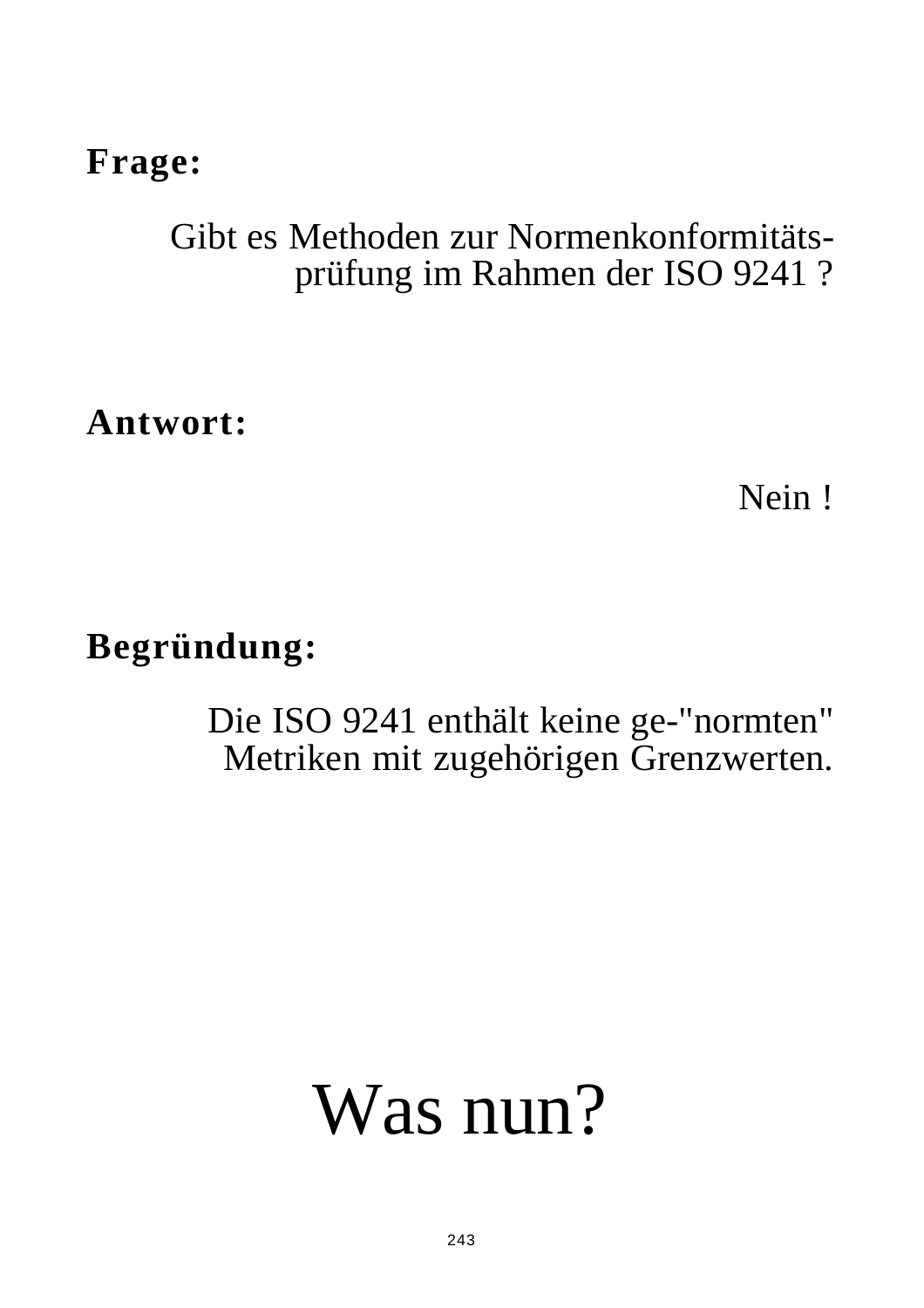## **Methoden zur Qualitätssicherung**

### Benutzer vorhanden...



Aufwand und Kosten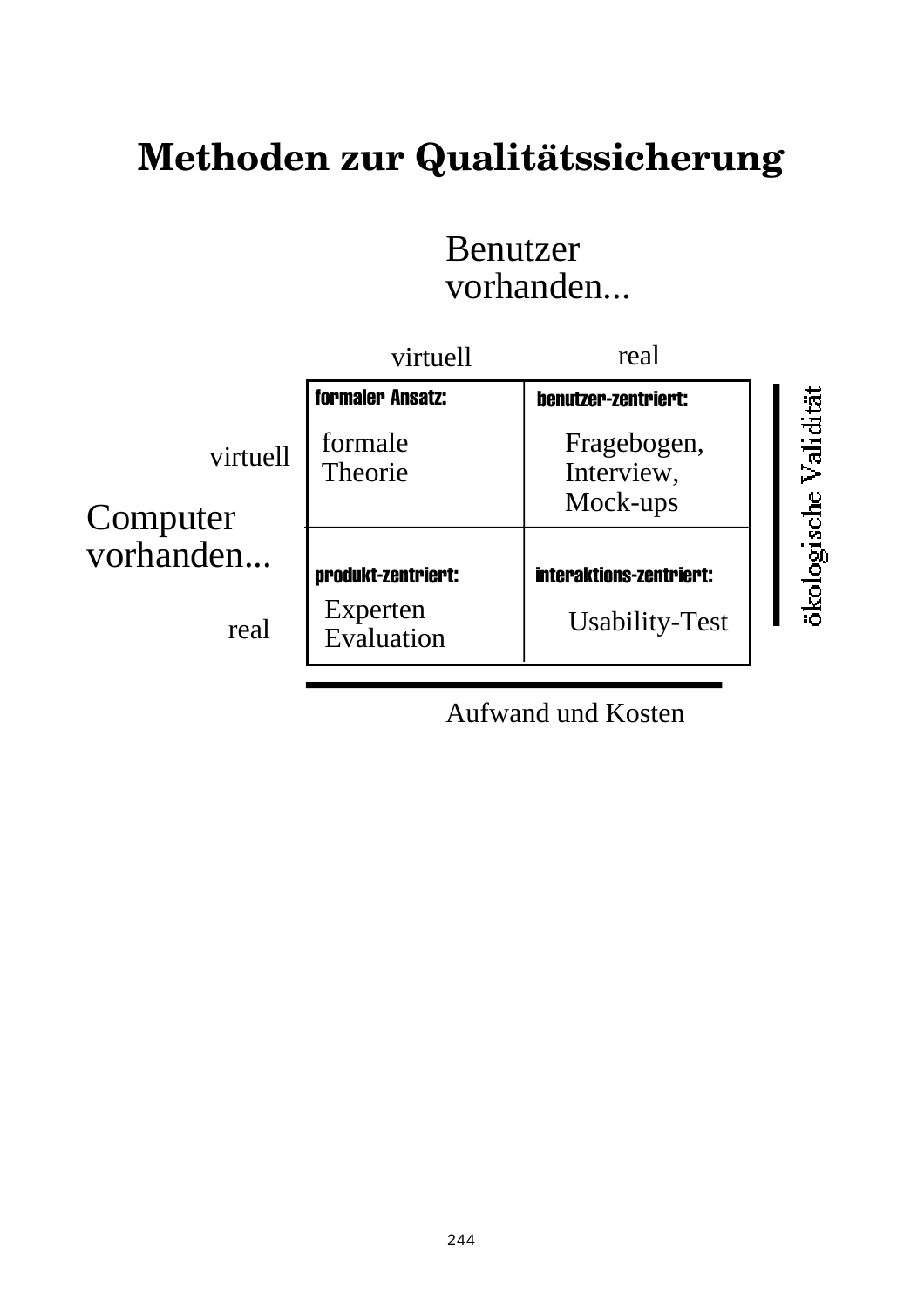# **der produkt-zentrierte Meß-Ansatz**

**• Checklisten • Experten-Evaluation**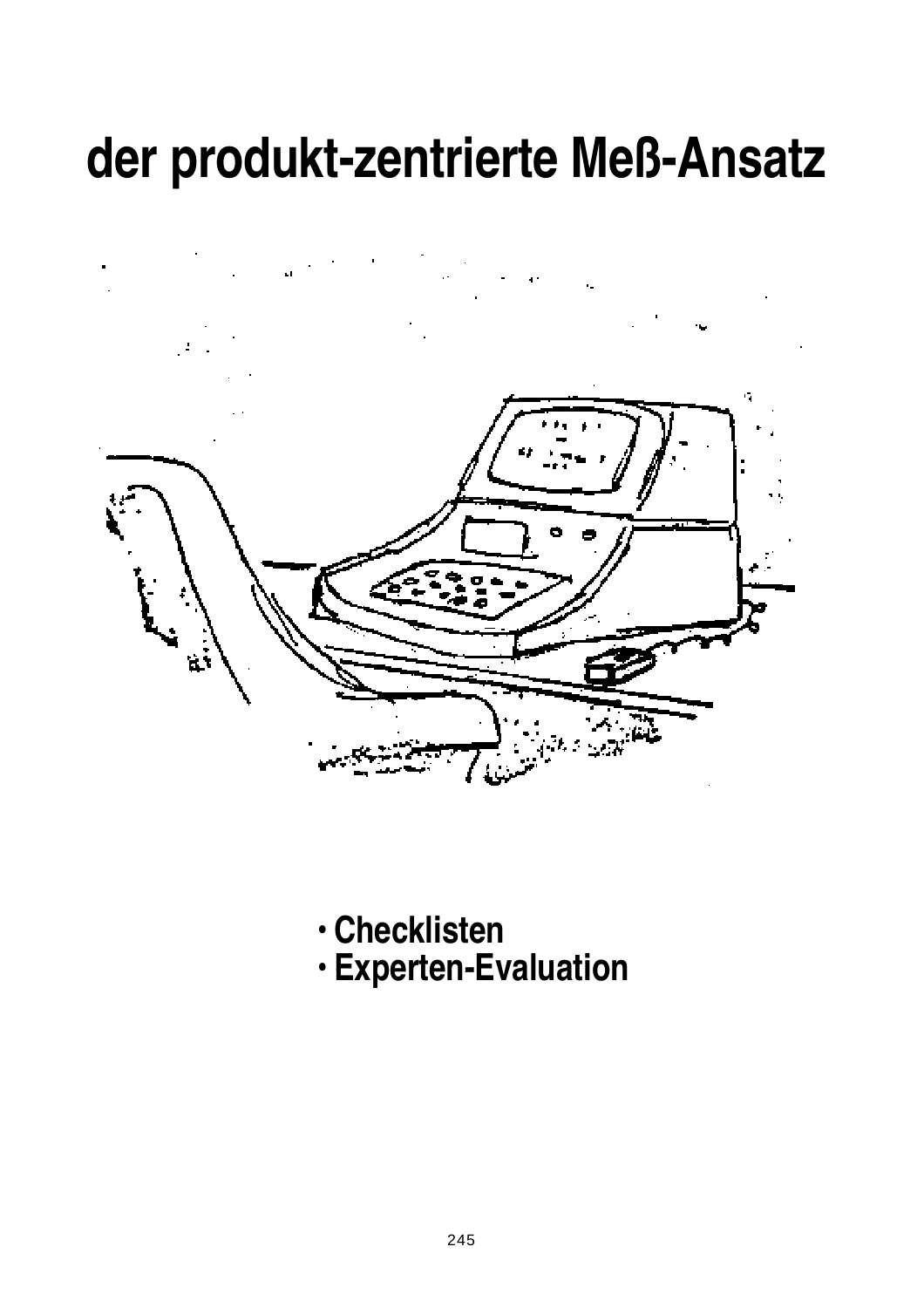## **der benutzer-zentrierte Meß-Ansatz**



- **mündliche Befragung (Interview)**
- **schriftliche Befragung (Umfragen)**
- **Diskussionen (zB. in Workshops)**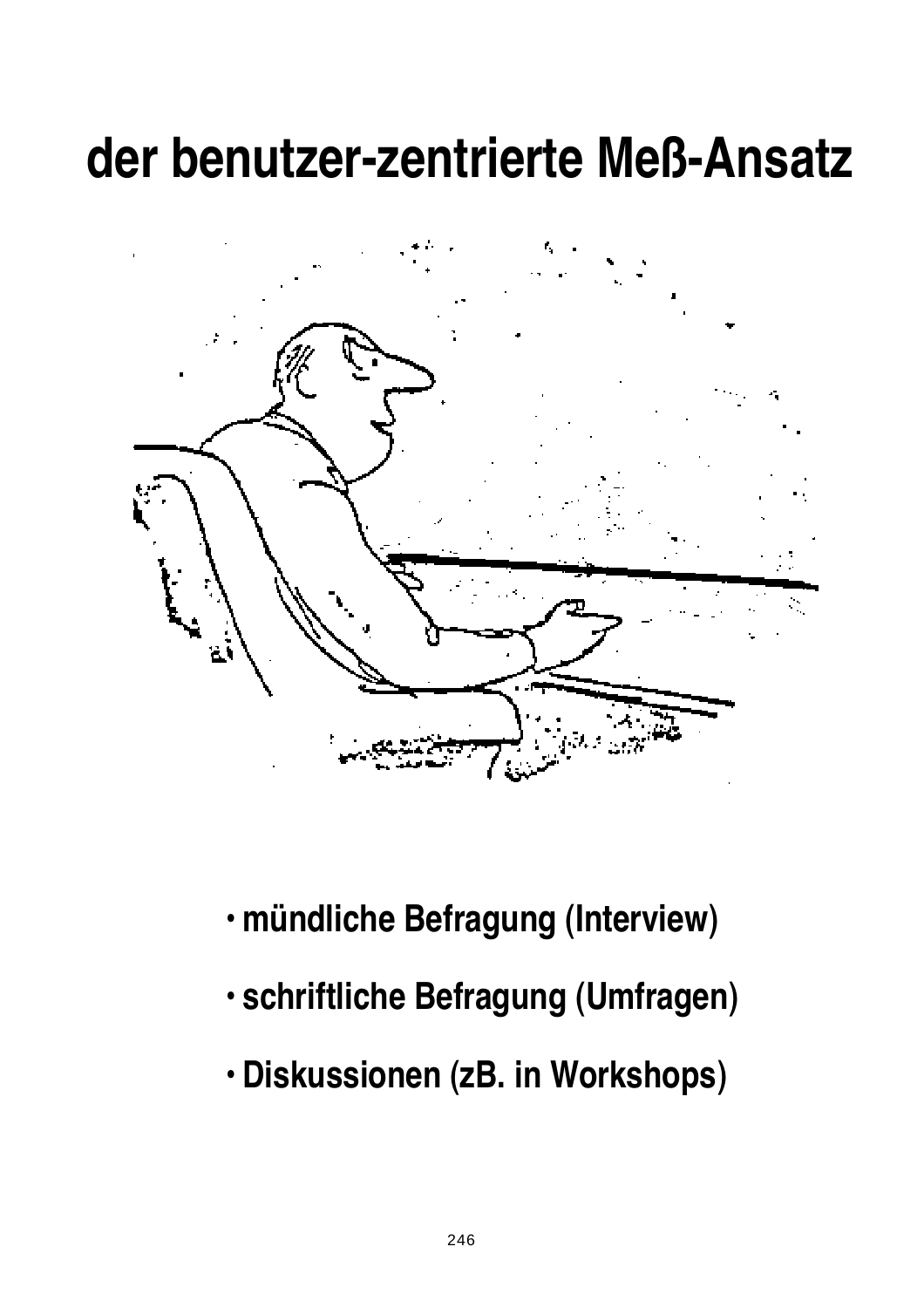# **interaktions-zentrierter Meß-Ansatz**



- **aufgaben-orientierte Usability-Tests**
- **induktive Usability-Tests (formative evaluation)**
- **deduktive Usability-Tests (summative evaluation)**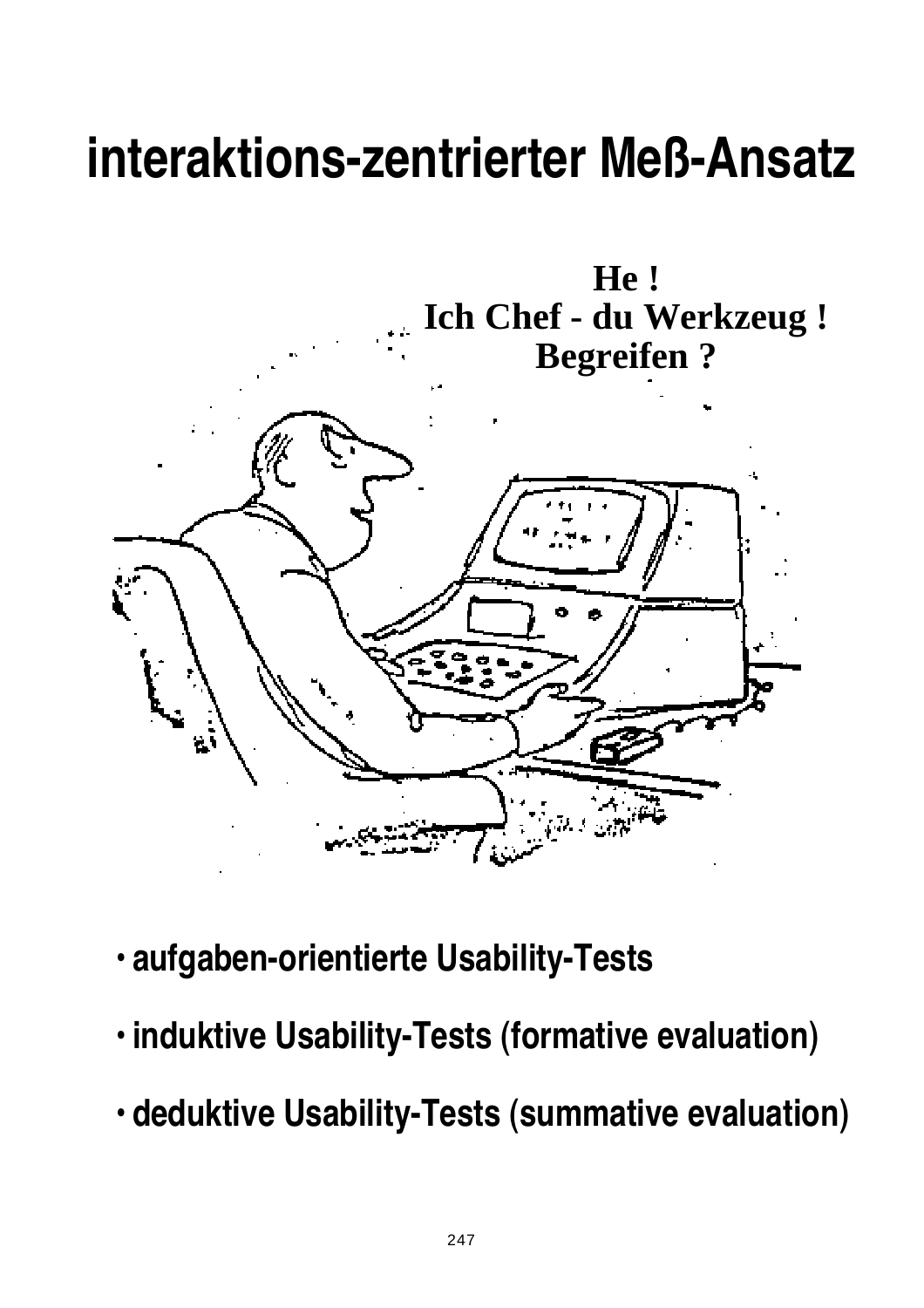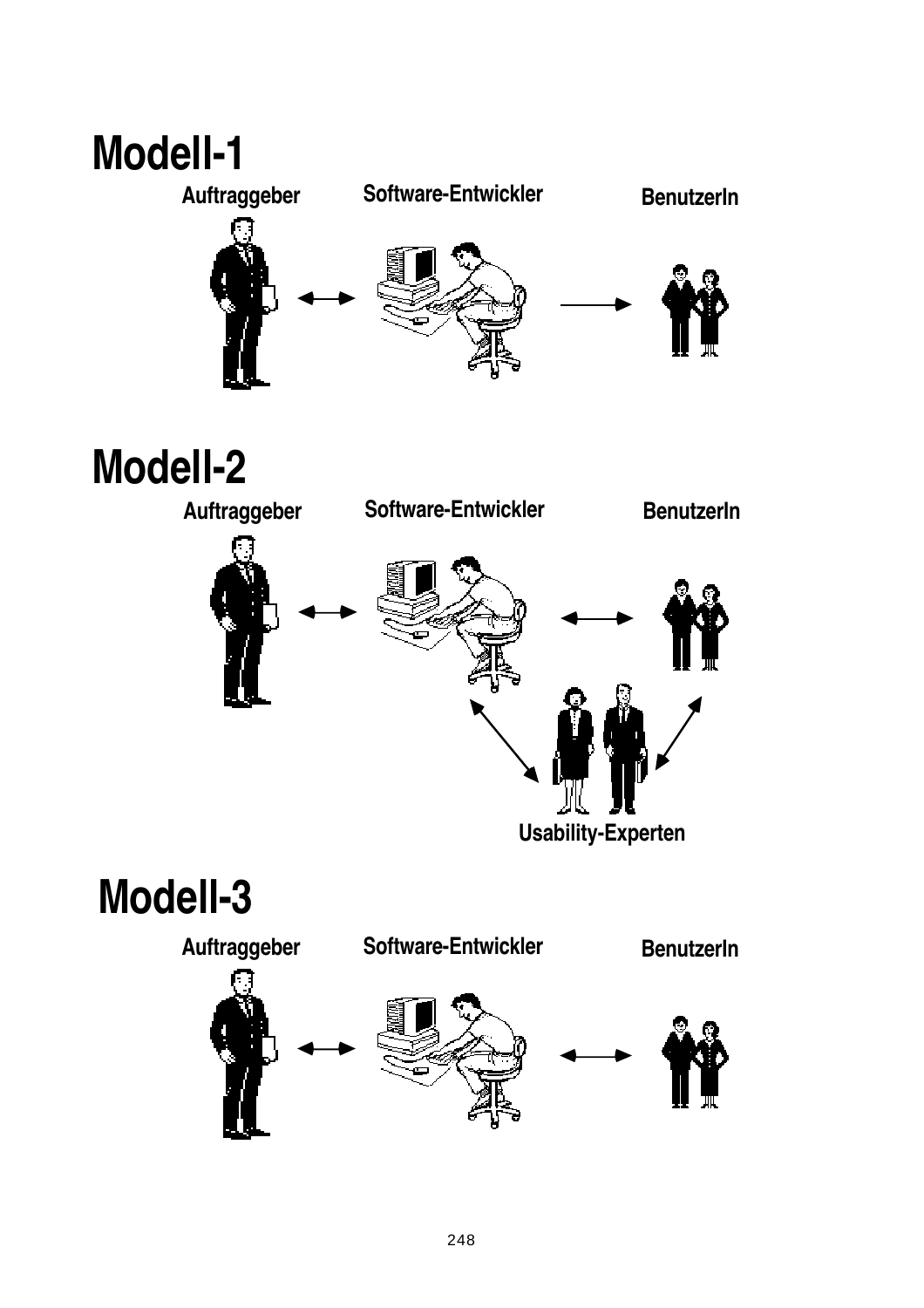# **Das Quadranten-Modell**

[BOSS-Projekt, Rauterberg 1991]



**Quadrant-II: Entwurf Quadrant-III: Realisierung**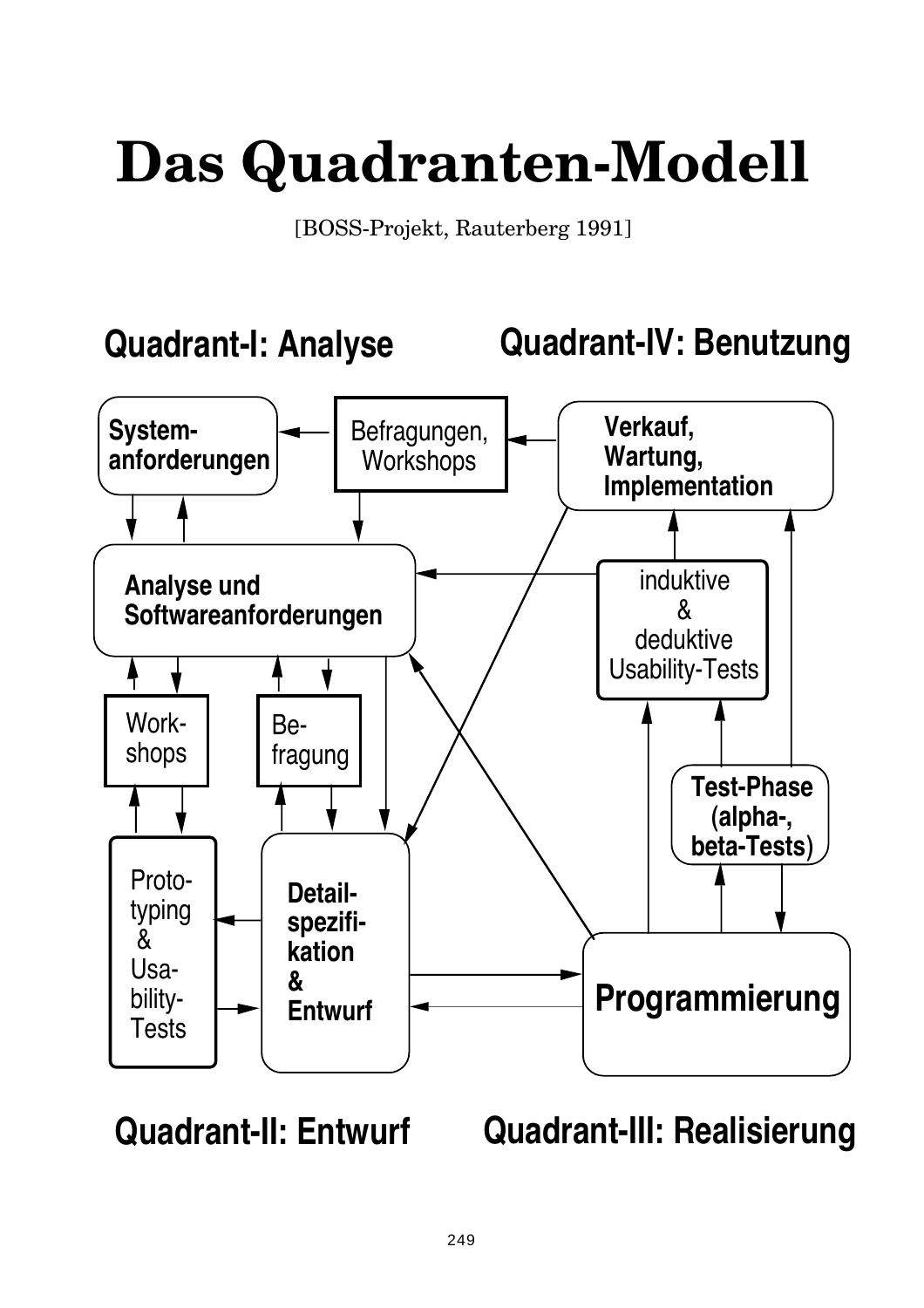# **ein formale Gestaltungs-Theorie**

k,



**• Metriken**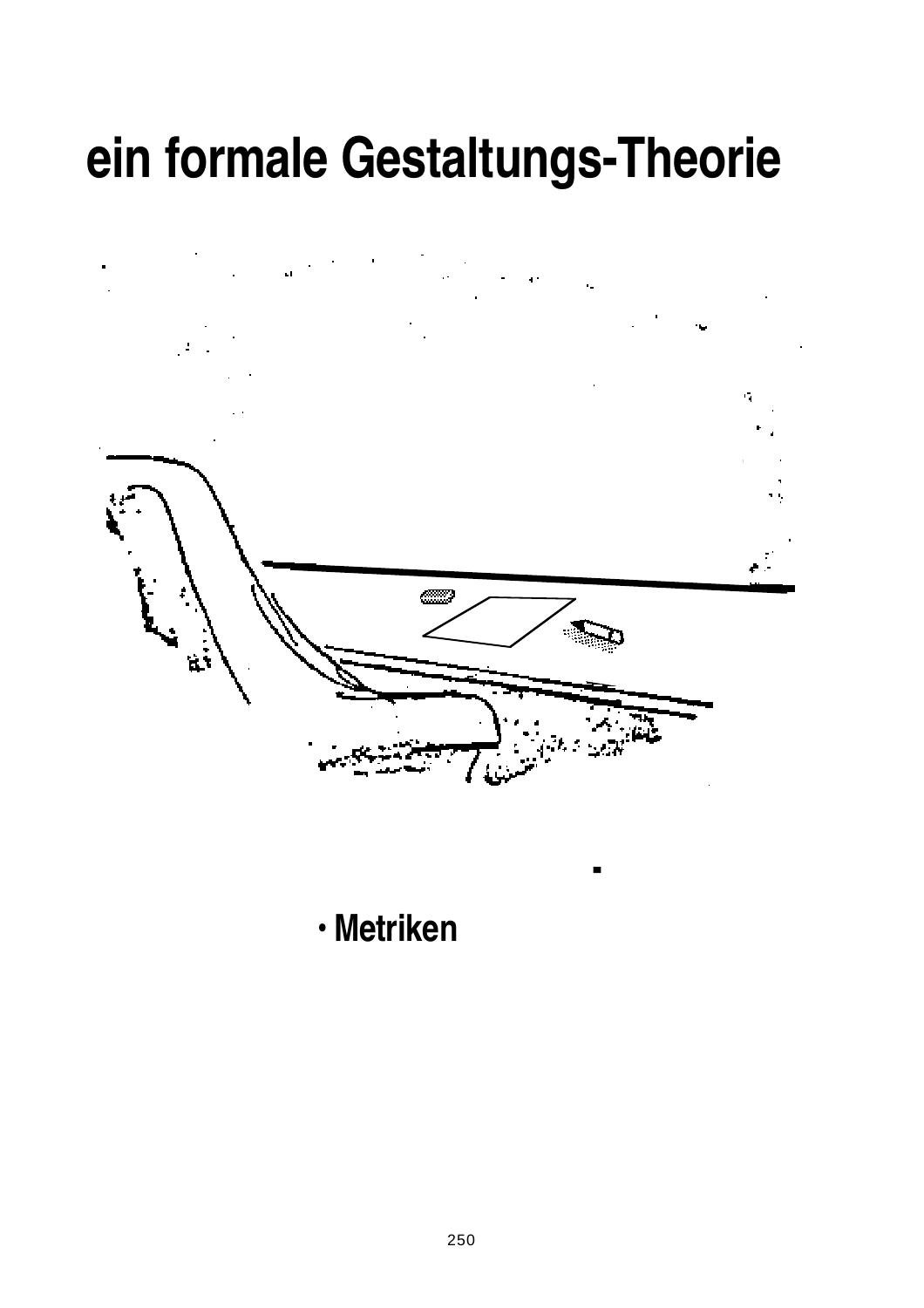# An abstract concept to describe usability aspects

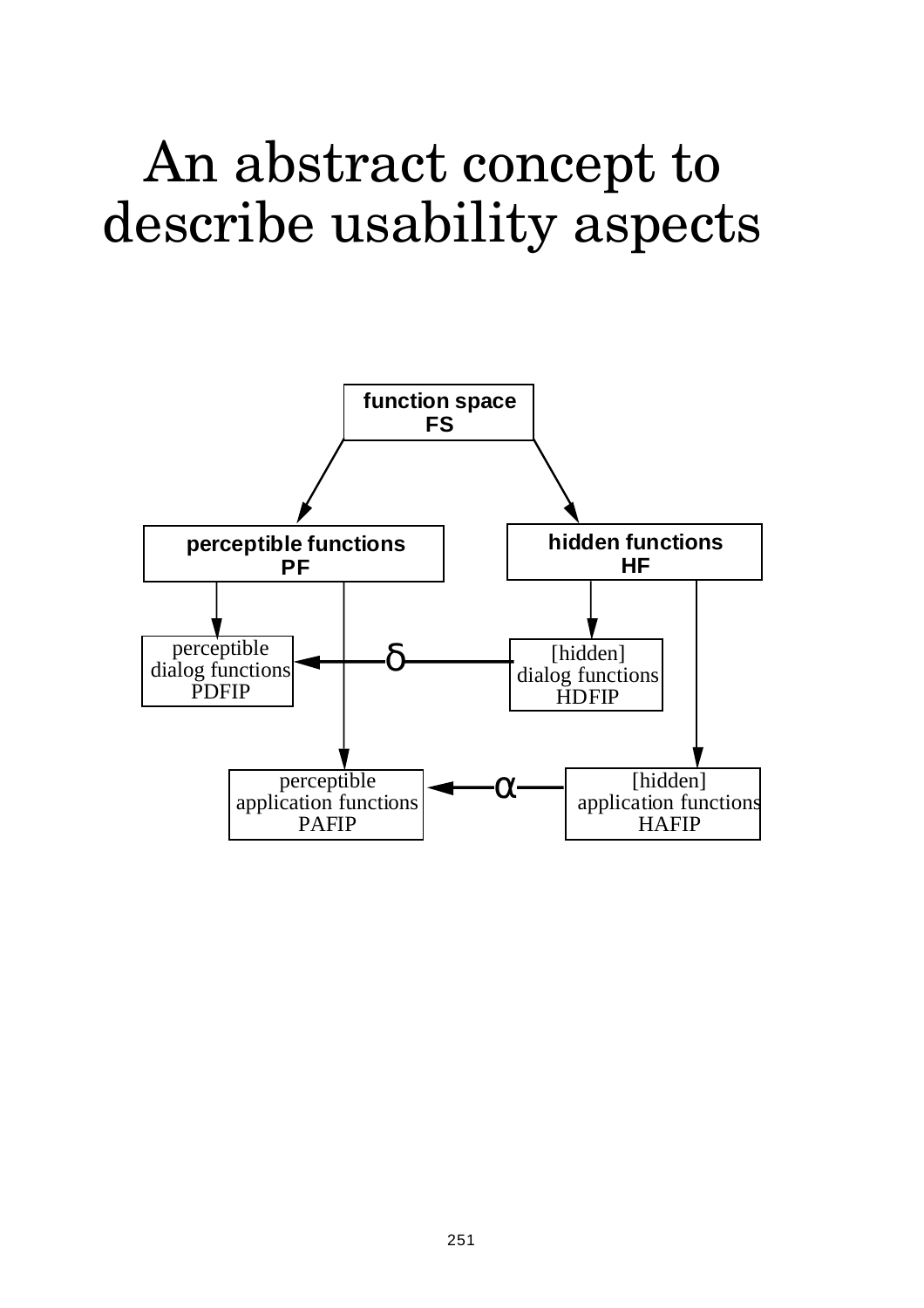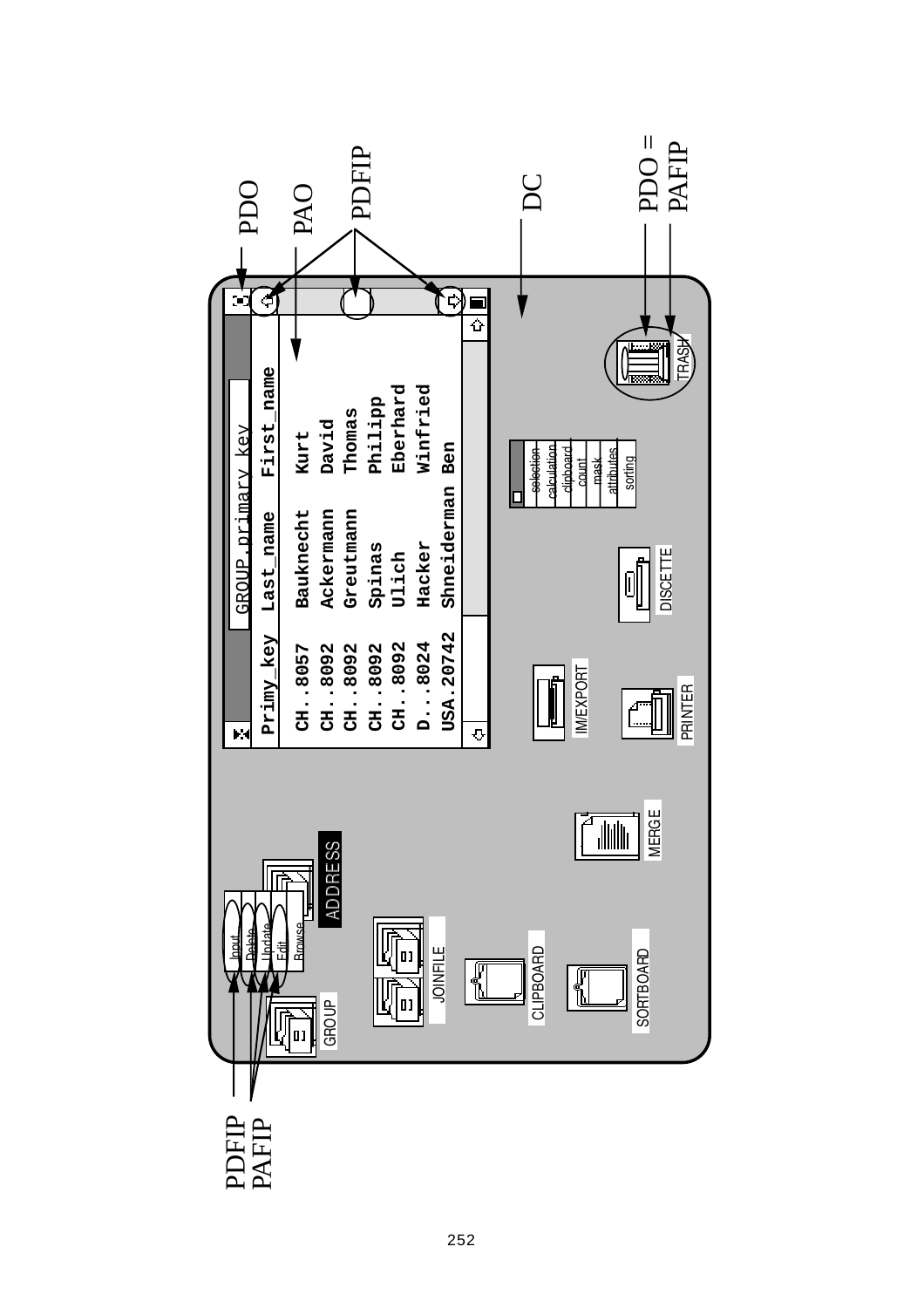—  
\n
$$
quantitative measure of "feedback":
$$

\nFB =  $1/D$ 

\n $\sum_{d=1}^{D}$   $(\#PF_d / \#HF_d) * 100%$ 

**P ID = {1/P** ∑ **min[lng(PATHp)] }-1 \* 100% p=1** quantitative measure of "interactive directness":

## [visual] feedback (FB)

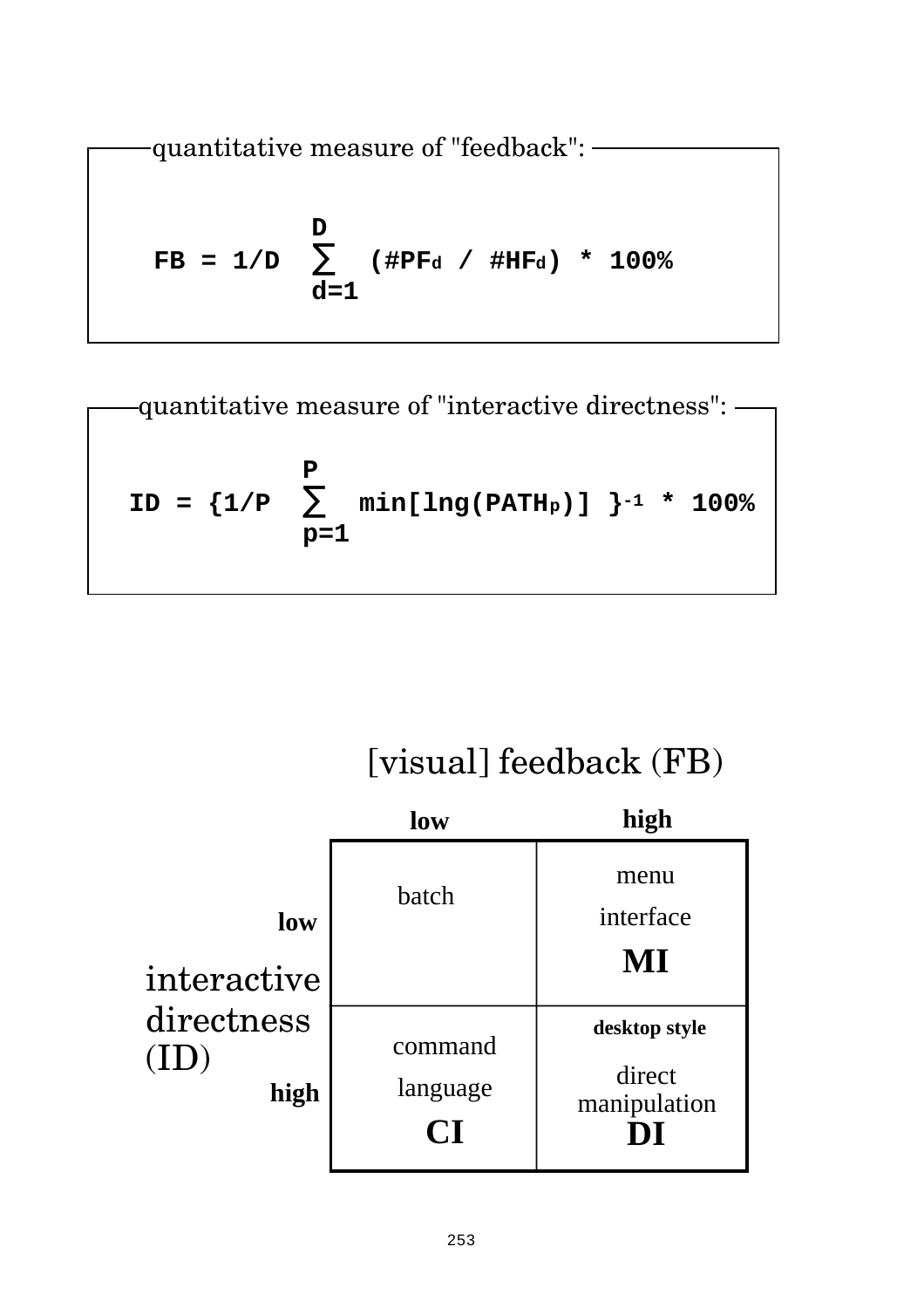### **The outcomes of nine (9) different comparison studies between command (CI) and menu (MI) interfaces.**

"CI < MI" means that the average usage/preference with/for MI is better than with/for CI; " $CI = MI$ " means that there are no published data to decide;

"CI > MI" means that the average usage/preference with/for CI is better than with/for MI; "sig." means that  $p \le 0.05$ ; "not sig." means that  $p > 0.05$ 

| Reference                                                                | interface |                    | skill level usability metric                   | outcome   | result   |
|--------------------------------------------------------------------------|-----------|--------------------|------------------------------------------------|-----------|----------|
| Streitz et al. (1987) CI, MI                                             |           |                    | beginner task solving time CI < MI             |           | sig.     |
| Chin et al. (1988)                                                       | CI, MI    |                    | beginner subjective rating CI < MI             |           | sig.     |
| Ogden & Boyle (1982) CI, MI, HY beginner preferences                     |           |                    |                                                | Cl < Ml   | sig.     |
| Roy (1992)                                                               | CI, MI    |                    | advanced error rate                            | Cl < Ml   | sig.     |
| Roberts & Moran (1983) CI, MI, DI experts task solving time CI < MI      |           |                    |                                                |           | sig.     |
| Chin et al. (1988)                                                       | CI, MI    | experts            | subjective rating CI < MI                      |           | sig.     |
| Peters et al. (1990)                                                     |           | CI, MI, DI experts | slips                                          | Cl < M1   | sig.     |
| Peters et al. (1990)                                                     |           | CI, MI, DI experts | recognition errors $Cl < Ml$                   |           | sig.     |
| Peters et al. (1990) CI, MI, DI experts                                  |           |                    | efficiency                                     | Cl < M1   | sig.     |
| Ogden & Boyle (1982) CI, MI, HY beginner task time                       |           |                    |                                                | Cl < M1   | not sig. |
| Roy (1992)                                                               | CI, MI    |                    | advanced task solving time CI < MI             |           | not sig. |
| Antin (1988)                                                             |           |                    | CI, MI, KMI advanced subjective rating CI < MI |           | not sig. |
| Hauptmann & Green (1983) CI, MI, NO beginner task solving time CI = MI   |           |                    |                                                |           | not sig. |
| Hauptmann & Green (1983) CI, MI, NO beginner number of errors            |           |                    |                                                | $Cl = MI$ | not sig. |
| Hauptmann & Green (1983) CI, MI, NO beginner subjective rating $Cl = MI$ |           |                    |                                                |           | not sig. |
| Whiteside et al. (1985) CI, MI, IO beginner task completion rateCI > MI  |           |                    |                                                |           | not sig. |
| Antin (1988) CI, MI, KMI advanced preferences CI > MI                    |           |                    |                                                |           | not sig. |
| Roberts & Moran (1983) CI, MI, DI experts error-free task time CI > MI   |           |                    |                                                |           | not sig. |
| Whiteside et al. (1985) CI, MI, IO advanced task completion rateCI > MI  |           |                    |                                                |           | sig.     |
| Streitz et al. (1987) CI, MI                                             |           |                    | advanced task solving time $CI > MI$           |           | sig.     |
| Antin (1988) CI, MI, KMI advanced task completion $rat\mathbb{C}$ > MI   |           |                    |                                                |           | sig.     |
| Whiteside et al. (1985)                                                  |           | CI, MI, IO experts | task completion $ratC$ $>$ MI                  |           | sig.     |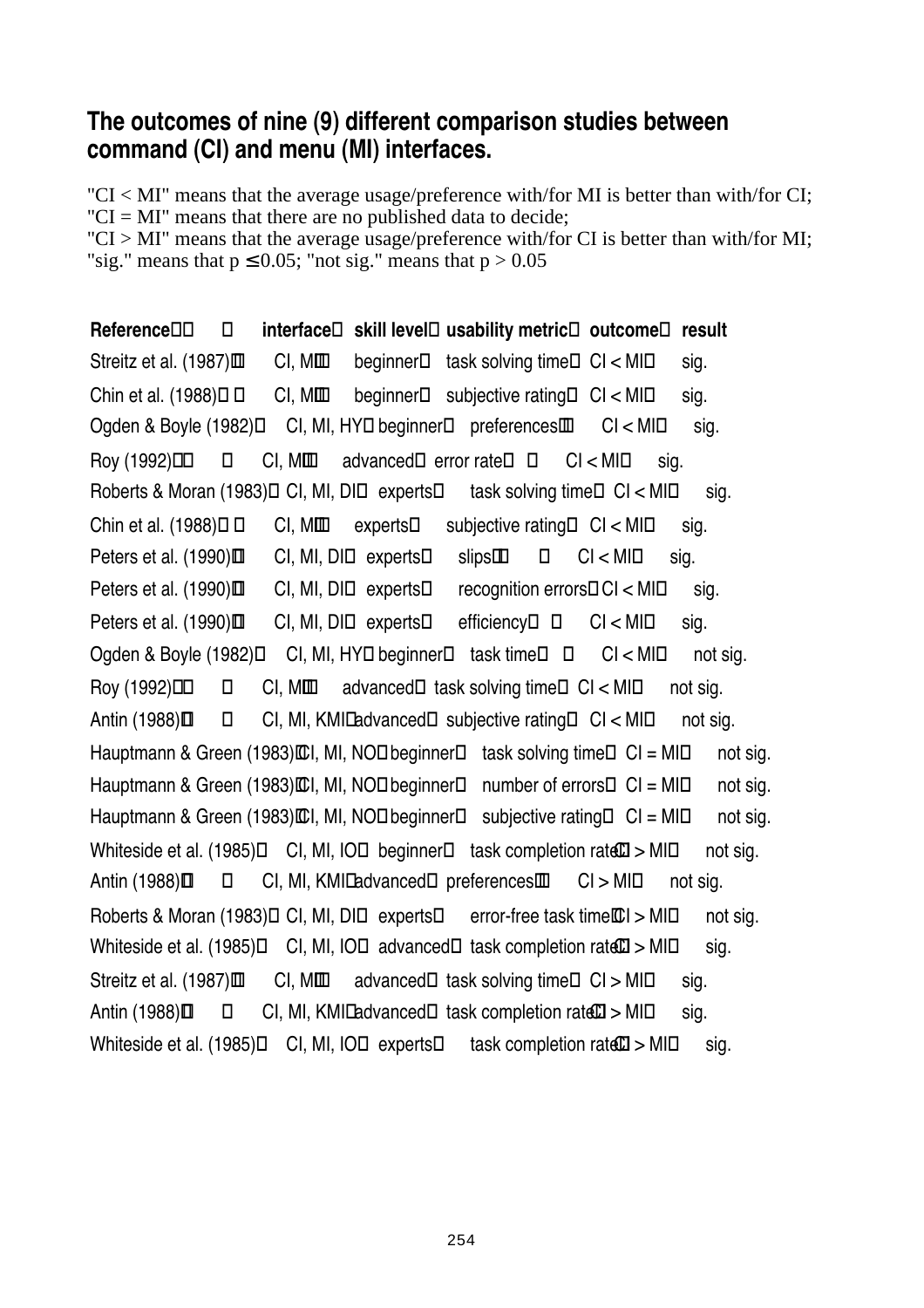### **The outcomes of twelve (12) different comparison studies between command (CI) and direct manipulative (DI) interfaces.**

"CI < DI" means that the average usage/preference with/for DI is better than with/for CI; " $CI = DI$ " means that there are no published data to decide;

"CI > DI" means that the average usage/preference with/for CI is better than with/for DI; "sig." means that  $p \le 0.05$ ; "not sig." means that  $p > 0.05$ 

| Reference                           | interface  | skill level | usability metric                   | outcome | result   |
|-------------------------------------|------------|-------------|------------------------------------|---------|----------|
| Altmann (1987)                      | CI, DI     | beginner    | task solving time                  | CI < DI | sig.     |
| Karat et al. (1987)                 | CI, DI     | beginner    | task solving time                  | Cl < DI | sig.     |
| Streitz et al. (1989)               | CI, DI     | beginner    | task solving time                  | Cl < DI | sig.     |
| Sengupta & Te'eni (1991) CI, DI     |            | beginner    | task solving time                  | Cl < DI | sig.     |
| Margono et al. (1987)               | CI, DI     | beginner    | number of errors                   | Cl < DI | sig.     |
| Morgan et al. (1991)                | CI, DI     | beginner    | number of errors                   | Cl < DI | sig.     |
| Morgan et al. (1991)                | CI, DI     | beginner    | time between $errorC < D1$         |         | sig.     |
| Karat et al. (1987)                 | CI, DI     | beginner    | error correction time $Cl <$ DI    |         | sig.     |
| Morgan et al. (1991)                | CI, DI     | beginner    | error-free time                    | Cl < DI | sig.     |
| Margono et al. (1987)               | CI, DI     | beginner    | subjective rating                  | Cl < DI | sig.     |
| Morgan et al. (1991)                | CI, DI     | beginner    | subjective rating                  | CI < DI | sig.     |
| Torres-Chazaro et al. (1992) CI, DI |            | beginner    | subjective rating                  | Cl < DI | sig.     |
| Sengupta & Te'eni (1991) CI, DI     |            | beginner    | efficient usage                    | CI < DI | sig.     |
| Tombaugh et al. (1989)              | CI, DI     | advanced    | subjective rating                  | CI < DI | sig.     |
| Torres-Chazaro et al. (1992) CI, DI |            | advanced    | subjective rating                  | CI < DI | sig.     |
| Roberts & Moran (1983)              | CI, MI, DI | experts     | task solving time                  | CI < DI | sig.     |
| Peters et al. (1990)                | CI, MI, DI | experts     | oblivion's errors                  | Cl < DI | sig.     |
| Peters et al. (1990)                | CI, MI, DI | experts     | recognition error                  | Cl < DI | sig.     |
| Peters et al. (1990)                | CI, MI, DI | experts     | efficiency                         | Cl < DI | sig.     |
| Margono et al. (1987)               | CI, DI     | beginner    | task solving time                  | Cl < DI | not sig. |
| Morgan et al. (1991)                | CI, DI     |             | beginner task solving time CI < DI |         | not sig. |
| Tombaugh et al. (1989)              | CI, DI     | advanced    | task solving time                  | Cl < DI | not sig. |
| Roberts & Moran (1983)              | CI, MI, DI | experts     | error correction timeCI < DI       |         | not sig. |
| Altmann (1987)                      | CI, DI     | beginner    | subjective rating                  | CI > DI | not sig. |
| Masson et al. (1988)                | CI, DI     | advanced    | task solving time                  | CI > DI | sig.     |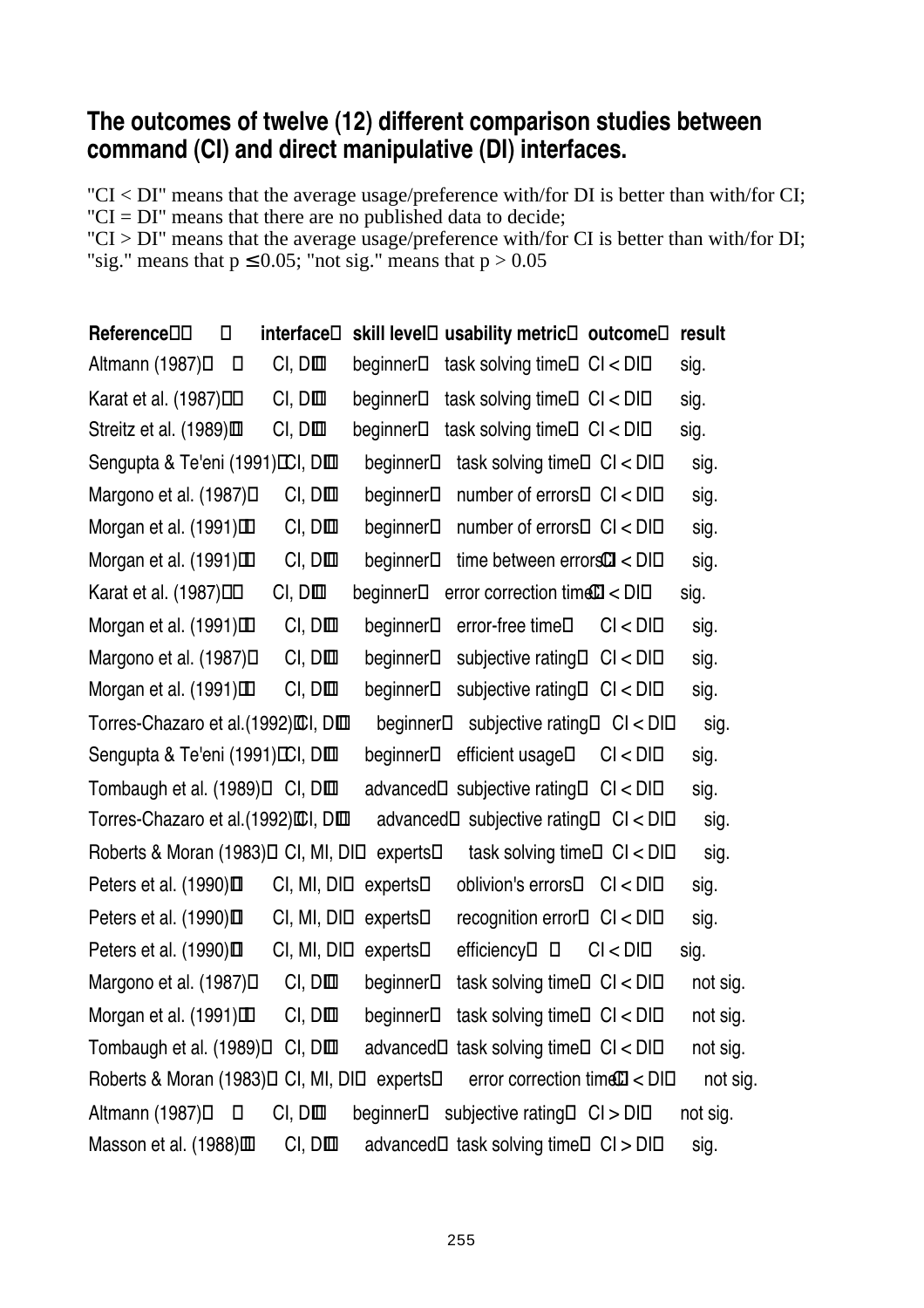## Contingency tables of a meta-analysis for all data

[Cell Content: observed frequency (expected frequency)]

| MI | DI | outcome of this meta-analysis                                                                                                                                              |
|----|----|----------------------------------------------------------------------------------------------------------------------------------------------------------------------------|
|    |    | $Chi^{**} = 5.52$ , df = 1                                                                                                                                                 |
|    |    | $≤ .019$<br>l p                                                                                                                                                            |
|    |    |                                                                                                                                                                            |
|    |    | outcome of this meta-analysis                                                                                                                                              |
|    |    | $Chi^{**} = 2.95$ , df = 1                                                                                                                                                 |
|    |    | ≤ .086<br>p                                                                                                                                                                |
|    |    | $7$ ( 3.9) 2 ( 5.1)<br>12 (15.1) 23 (19.9)<br>beginner advanced+<br>CI better as MI, DI $\begin{vmatrix} 2 & (4.3) & 7 & (4.7) \\ 19 & (16.7) & 16 & (18.3) \end{vmatrix}$ |

Contingency tables only for significant differences (SELECTION for "result" = "sig."). [Cell Content: observed frequency (expected frequency)]

|                                          | MI |          |               | outcome of this meta-analysis |  |
|------------------------------------------|----|----------|---------------|-------------------------------|--|
| CI better as                             |    | (2.0)    | 1(3.0)        | $Chi^* = 4.07$ , df = 1       |  |
| CI worse as                              |    | 9(11.0)  | 19(17.0)      | $≤ .044$<br>p                 |  |
|                                          |    |          |               |                               |  |
|                                          |    | beginner | advanced+     | outcome of this meta-analysis |  |
| CI better as $MI,DI$ $ 0$                |    |          | (2.4) 5 (2.6) | $Chi^* = 5.55$ , df = 1       |  |
| CI worse as MI, DI   16 (13.6) 12 (14.4) |    |          |               | $≤ .018$<br>р                 |  |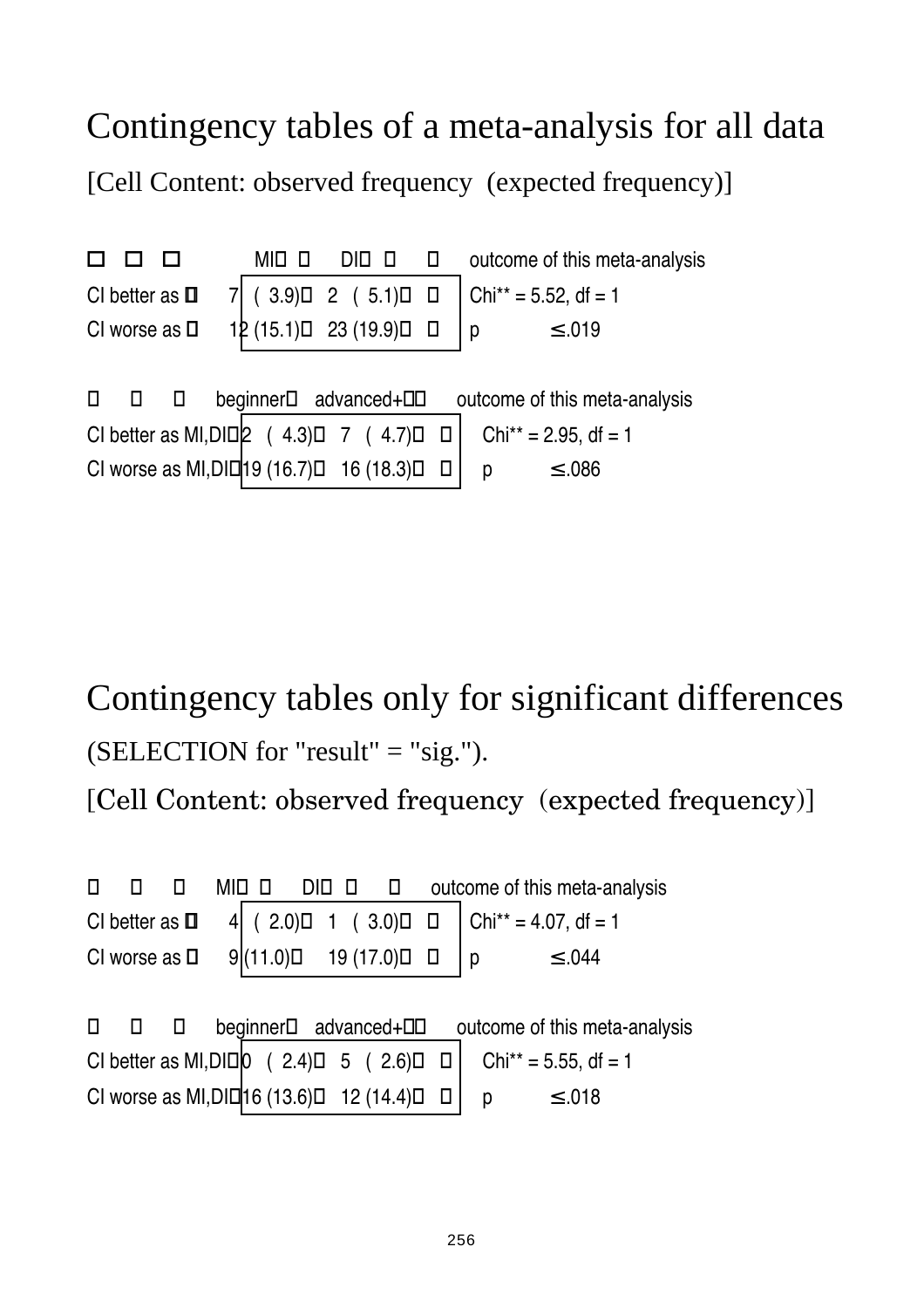quantitative measure of "application flexibility":

$$
DFA = 1/K \sum_{d=1}^{K} #HAFIPd
$$

quantitative measure of "dialog flexibility":

\n**DFD = 1/K**

\n
$$
\sum_{d=1}^{K} \#IDFIPd
$$

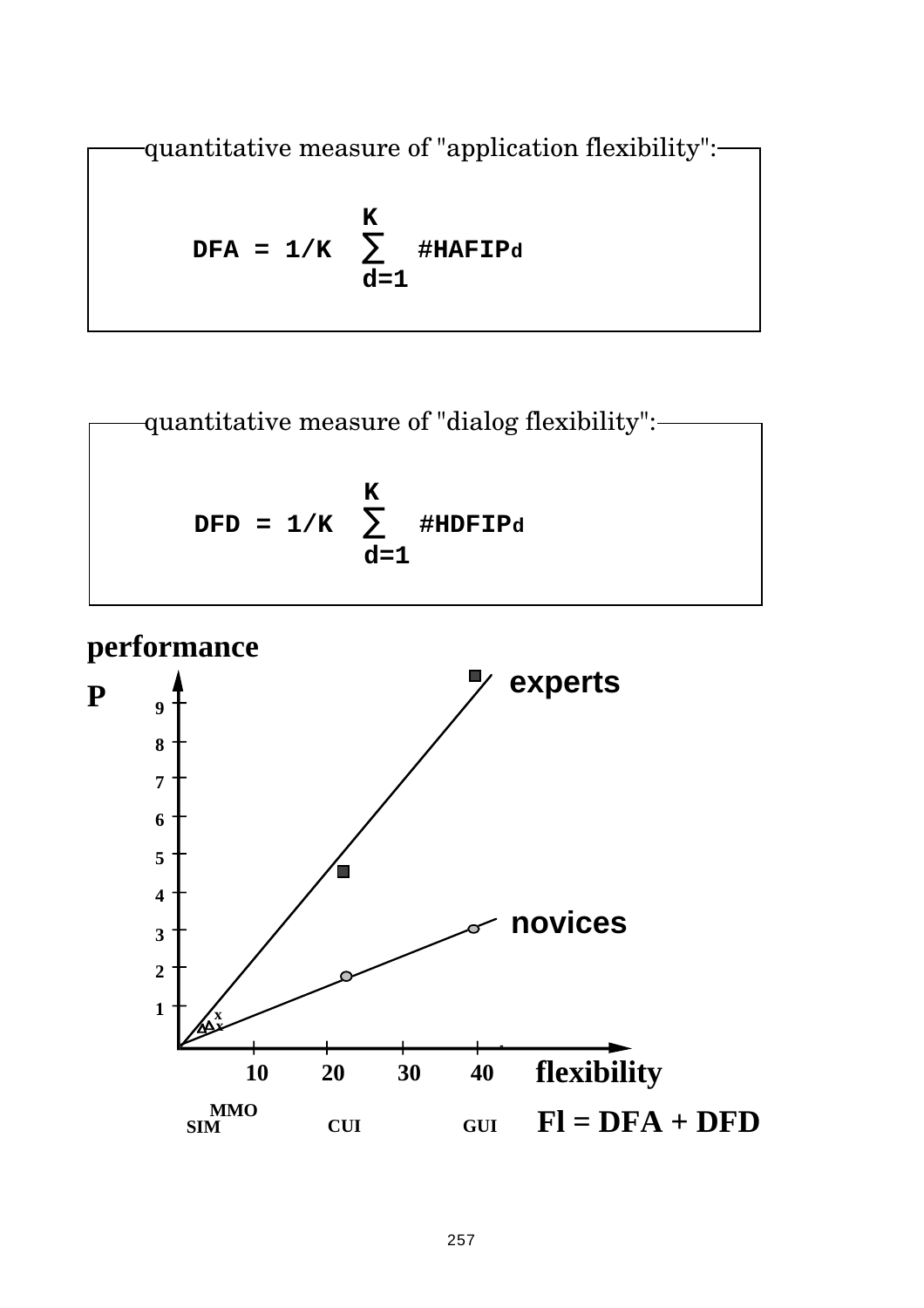